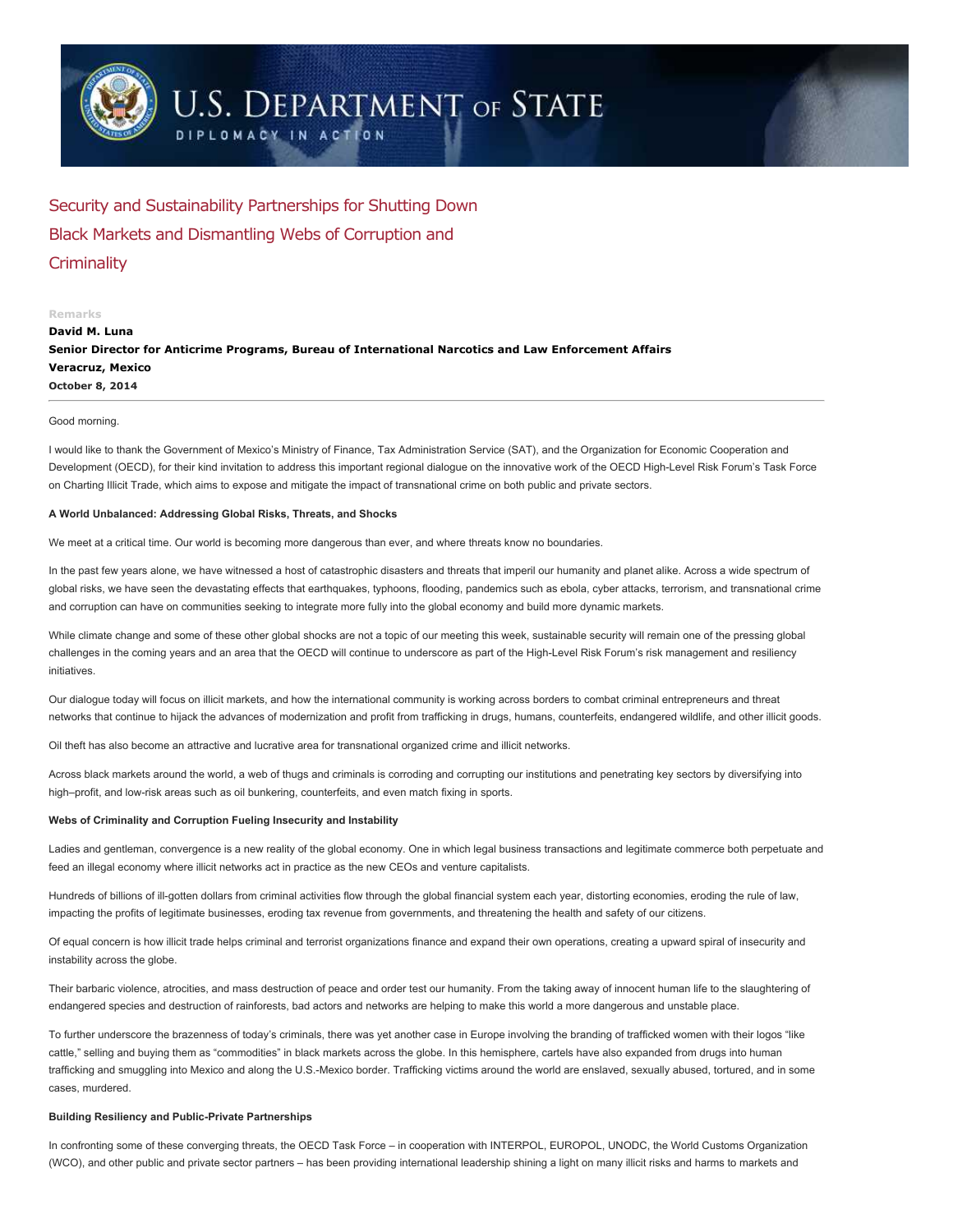public institutions and coordinating international expertise in the quantification and mapping of the global illegal economy.

As Chair of the Task Force, I want to give special recognition to Mexico for elevating within the international community the importance of cross-border cooperation to disrupt illicit trade and dismantle criminal networks. The workshop is timely as we enter the second phase of our work programming in Paris.

In 2015, the Task Force will continue our effort to map illicit markets globally. Evidence-based approaches and predictive analytics can help policy-makers and law enforcement agencies alike to pinpoint "hot spots" and potential vulnerabilities created by illicit trade.

Quantitative metrics can also help us assess our efforts o drive criminal entrepreneurs out of business, reduce the incentives for communities to resort to illegal commercial activity, mitigate opportunities for organized crime to taint our financial system with their ill-gotten gains, and help governments sustain legitimate markets so that businesses can thrive.

Additionally, building on our work in Veracruz, we will continue to make the issue of counterfeits a priority, especially counterfeit medicines which threaten health and human safety. All over the world, counterfeit medicines are harming and killing children and adults who are seriously ill or are being treated for a medical condition.

We will also launch a public-private partnership with the fashion industry and luxury brands – which are profitable job-creating sectors of economies.

It is no secret that organized criminals are lured to the big payoffs in counterfeiting luxury apparel and products such as Prada, Chanel, Gucci, Polo, Louis Vuitton, Coach, and other brands. We also see intellectual property theft from the international sports, leisure and entertainment sectors. In this regard, I thank the National Football League (NFL) for joining us today.

The production and distribution of fake handbags, perfumes, designer apparel, and accessories results in lost profits for companies and job displacement of workers. Governments are also impacted as less revenue is brought into the treasuries to fund public services including infrastructure, social services, and support needed to spur growth in frontier and technology-based industries.

Economic loss is not the only harm that results from fake goods and counterfeits. Companies also have to address the diminished integrity and market reputation of their brands that they have worked hard to build and innovate upon over many years.

Around the world, endangered wildlife such as rhinos, elephants, tigers, and orangutans are being slaughtered to feed an insatiable demand for these iconic animals. The Task Force will continue to address "environmentally-sensitive goods," the trafficking which catastrophically impacts vital ecosystems and habitats.

This is why the Task Force is supporting a regional dialogue in South Africa in early 2015 to address the converging threats that are imperiling our humanity and planet. Hopefully, we will be taking our path-finding initiative on combating corruption and illicit trade to Southeast Asia, the Middle East and other regions too.

These are our priorities and game plan for the OECD Task Force over the next two years..

#### Degrading and Defeating Networks of Crime and Insecurity

In closing, the United States applauds President Enrique Pena Nieto for his commitment and leadership in fighting inequality and poverty and promoting peace and security in Mexico and across the region. We too commend President Nieto for the arrests of several notorious narcotics Kingpins this year.

We will continue to enhance our cooperation with Mexico and other partners to combat the cartels and other illicit networks that threaten our security and stability. Based on principles of common and shared responsibility and mutual trust, we will continue to safeguard our citizens' safety and fight drug trafficking, corruption, illicit trade, and demand for drugs on both sides of the border.

The United States and Mexico will leverage our joint commitment and shared values to promote regional security; open new markets to trade; and maximize our leadership in the Western Hemisphere and the world, and as we are doing together with the OECD in Veracruz this week, and in the G20, APEC, Organization of American States (OAS), and other international fora.

In implementing President Barack Obama's National Strategy to Combat Transnational Organized Crime: Addressing Converging Threats to National Security, the United States will continue to enhance international cooperation with key partners to combat the lethal nexus of organized crime, narco-trafficking, and terrorism, and to protect our communities from the violence, harm, and exploitation wrought by transnational threat networks by:

- breaking their corruptive power;
- attacking their financial underpinnings;
- stripping them of their illicit wealth; and
- severing their access to the financial system.

The United States will also continue to offer rewards up to \$5 million for information on significant transnational criminal organizations involved in drug-trafficking, trafficking in arms, counterfeits, and other types of illicit trade.

The U.S.-Mexico Memorandum of Understanding between the Ministry of Finance's Tax Administration Service and the Department of Homeland Security's Immigration and Customs Enforcement (ICE) that will be memorialized shortly will reinvigorate a cooperative law enforcement model based on cross-border trade transparency units working together, tracking illicit flows, and dismantling criminal threat networks and their corruptive facilitators.

The ICE-SAT cooperative platform can also be an example for other nations on how to take the fight globally. Enhancing information-sharing, joint operations across borders, and specialized investigative training are key to effective law enforcement cooperation to combat illicit trade. ICE's National Intellectual Property Rights Center should also be commended for its leadership and partnerships in responding to global intellectual property (IP) theft and enforcement of U.S. and international trade laws on predatory and unfair trade practices.

As we stand at the crossroads of insecurity and peace, I am hopeful that by working together we can shape a better world for our children today and their